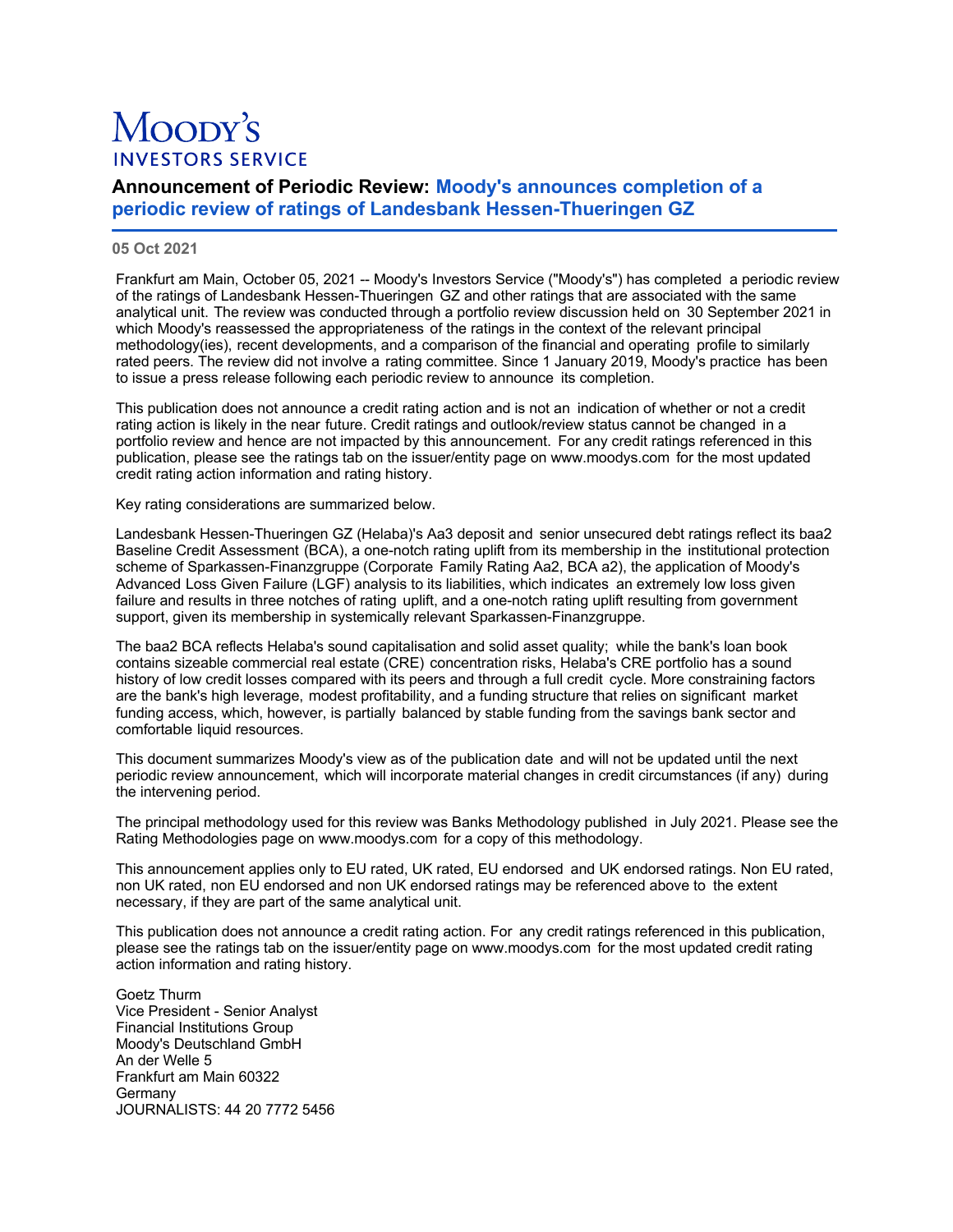Client Service: 44 20 7772 5454

Alexander Hendricks, CFA Associate Managing Director Financial Institutions Group JOURNALISTS: 44 20 7772 5456 Client Service: 44 20 7772 5454

Releasing Office: Moody's Deutschland GmbH An der Welle 5 Frankfurt am Main 60322 Germany JOURNALISTS: 44 20 7772 5456 Client Service: 44 20 7772 5454



© 2021 Moody's Corporation, Moody's Investors Service, Inc., Moody's Analytics, Inc. and/or their licensors and affiliates (collectively, "MOODY'S"). All rights reserved.

**CREDIT RATINGS ISSUED BY MOODY'S CREDIT RATINGS AFFILIATES ARE THEIR CURRENT OPINIONS OF THE RELATIVE FUTURE CREDIT RISK OF ENTITIES, CREDIT COMMITMENTS, OR DEBT OR DEBT-LIKE SECURITIES, AND MATERIALS, PRODUCTS, SERVICES AND INFORMATION PUBLISHED BY MOODY'S (COLLECTIVELY, "PUBLICATIONS") MAY INCLUDE SUCH CURRENT OPINIONS. MOODY'S DEFINES CREDIT RISK AS THE RISK THAT AN ENTITY MAY NOT MEET ITS CONTRACTUAL FINANCIAL OBLIGATIONS AS THEY COME DUE AND ANY ESTIMATED FINANCIAL LOSS IN THE EVENT OF DEFAULT OR IMPAIRMENT. SEE APPLICABLE MOODY'S RATING SYMBOLS AND DEFINITIONS PUBLICATION FOR INFORMATION ON THE TYPES OF CONTRACTUAL FINANCIAL OBLIGATIONS ADDRESSED BY MOODY'S CREDIT RATINGS. CREDIT RATINGS DO NOT ADDRESS ANY OTHER RISK, INCLUDING BUT NOT LIMITED TO: LIQUIDITY RISK, MARKET VALUE RISK, OR PRICE VOLATILITY. CREDIT RATINGS, NON-CREDIT ASSESSMENTS ("ASSESSMENTS"), AND OTHER OPINIONS INCLUDED IN MOODY'S PUBLICATIONS ARE NOT STATEMENTS OF CURRENT OR HISTORICAL FACT. MOODY'S PUBLICATIONS MAY ALSO INCLUDE QUANTITATIVE MODEL-BASED ESTIMATES OF CREDIT RISK AND RELATED OPINIONS OR COMMENTARY PUBLISHED BY MOODY'S ANALYTICS, INC. AND/OR ITS AFFILIATES. MOODY'S CREDIT RATINGS, ASSESSMENTS, OTHER OPINIONS AND PUBLICATIONS DO NOT CONSTITUTE OR PROVIDE INVESTMENT OR FINANCIAL ADVICE, AND MOODY'S CREDIT RATINGS, ASSESSMENTS, OTHER OPINIONS AND PUBLICATIONS ARE NOT AND DO NOT PROVIDE RECOMMENDATIONS TO PURCHASE, SELL, OR HOLD PARTICULAR SECURITIES. MOODY'S CREDIT RATINGS, ASSESSMENTS, OTHER OPINIONS AND PUBLICATIONS DO NOT COMMENT ON THE SUITABILITY OF AN INVESTMENT FOR ANY PARTICULAR INVESTOR. MOODY'S ISSUES ITS CREDIT RATINGS, ASSESSMENTS AND OTHER OPINIONS AND PUBLISHES ITS PUBLICATIONS WITH THE EXPECTATION AND UNDERSTANDING THAT EACH INVESTOR WILL, WITH DUE CARE, MAKE ITS OWN STUDY AND EVALUATION OF EACH SECURITY THAT IS UNDER CONSIDERATION FOR PURCHASE, HOLDING, OR SALE.** 

MOODY'S CREDIT RATINGS, ASSESSMENTS, OTHER OPINIONS, AND PUBLICATIONS ARE NOT INTENDED FOR USE BY RETAIL INVESTORS AND IT WOULD BE RECKLESS AND INAPPROPRIATE FOR RETAIL INVESTORS TO USE MOODY'S CREDIT RATINGS, ASSESSMENTS, OTHER OPINIONS OR PUBLICATIONS WHEN MAKING AN INVESTMENT DECISION. IF IN DOUBT YOU SHOULD CONTACT YOUR FINANCIAL OR OTHER PROFESSIONAL ADVISER.

ALL INFORMATION CONTAINED HEREIN IS PROTECTED BY LAW, INCLUDING BUT NOT LIMITED TO, COPYRIGHT LAW, AND NONE OF SUCH INFORMATION MAY BE COPIED OR OTHERWISE REPRODUCED, REPACKAGED, FURTHER TRANSMITTED, TRANSFERRED, DISSEMINATED, REDISTRIBUTED OR RESOLD, OR STORED FOR SUBSEQUENT USE FOR ANY SUCH PURPOSE, IN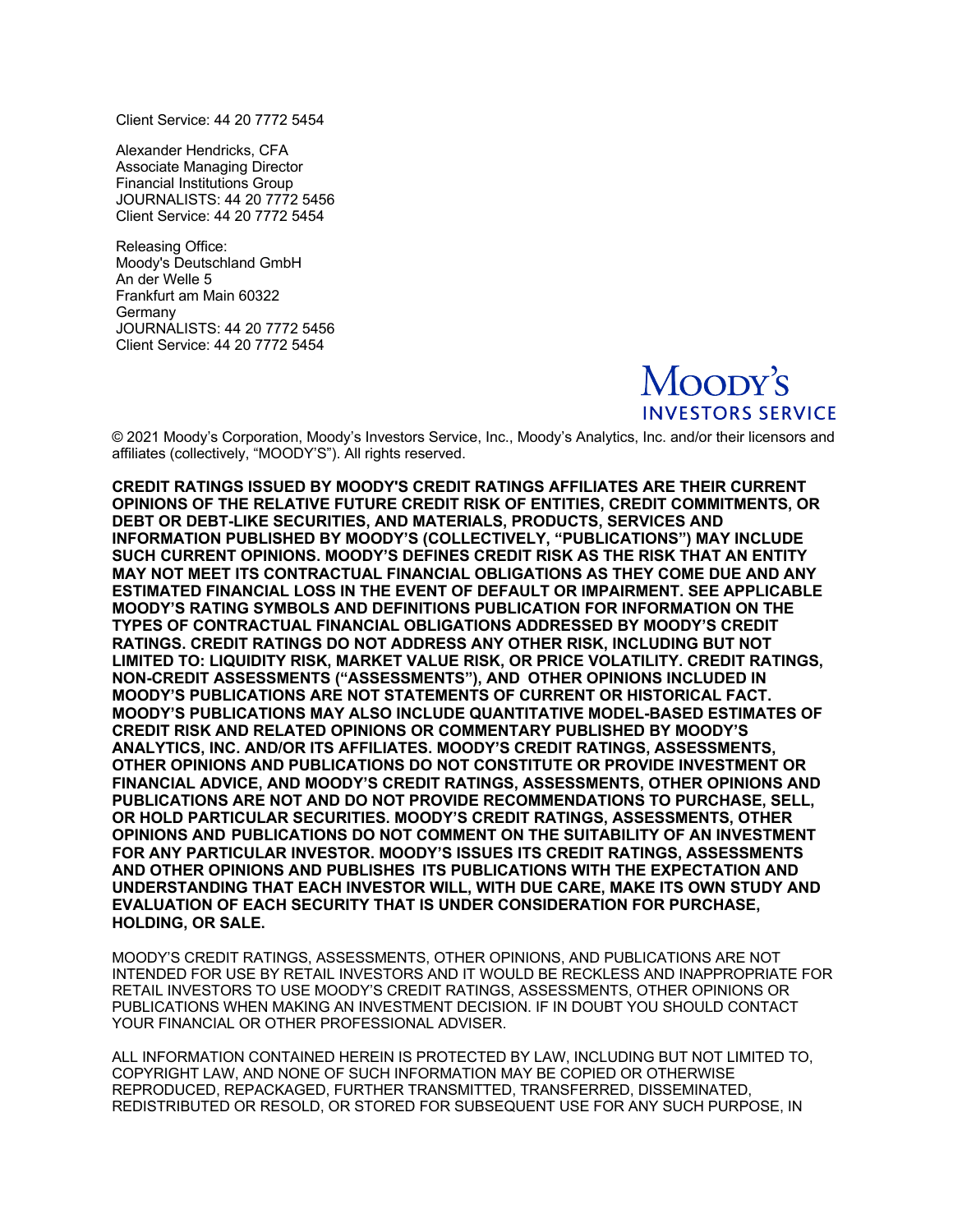WHOLE OR IN PART, IN ANY FORM OR MANNER OR BY ANY MEANS WHATSOEVER, BY ANY PERSON WITHOUT MOODY'S PRIOR WRITTEN CONSENT.

MOODY'S CREDIT RATINGS, ASSESSMENTS, OTHER OPINIONS AND PUBLICATIONS ARE NOT INTENDED FOR USE BY ANY PERSON AS A BENCHMARK AS THAT TERM IS DEFINED FOR REGULATORY PURPOSES AND MUST NOT BE USED IN ANY WAY THAT COULD RESULT IN THEM BEING CONSIDERED A BENCHMARK.

All information contained herein is obtained by MOODY'S from sources believed by it to be accurate and reliable. Because of the possibility of human or mechanical error as well as other factors, however, all information contained herein is provided "AS IS" without warranty of any kind. MOODY'S adopts all necessary measures so that the information it uses in assigning a credit rating is of sufficient quality and from sources MOODY'S considers to be reliable including, when appropriate, independent third-party sources. However, MOODY'S is not an auditor and cannot in every instance independently verify or validate information received in the rating process or in preparing its Publications.

To the extent permitted by law, MOODY'S and its directors, officers, employees, agents, representatives, licensors and suppliers disclaim liability to any person or entity for any indirect, special, consequential, or incidental losses or damages whatsoever arising from or in connection with the information contained herein or the use of or inability to use any such information, even if MOODY'S or any of its directors, officers, employees, agents, representatives, licensors or suppliers is advised in advance of the possibility of such losses or damages, including but not limited to: (a) any loss of present or prospective profits or (b) any loss or damage arising where the relevant financial instrument is not the subject of a particular credit rating assigned by MOODY'S.

To the extent permitted by law, MOODY'S and its directors, officers, employees, agents, representatives, licensors and suppliers disclaim liability for any direct or compensatory losses or damages caused to any person or entity, including but not limited to by any negligence (but excluding fraud, willful misconduct or any other type of liability that, for the avoidance of doubt, by law cannot be excluded) on the part of, or any contingency within or beyond the control of, MOODY'S or any of its directors, officers, employees, agents, representatives, licensors or suppliers, arising from or in connection with the information contained herein or the use of or inability to use any such information.

NO WARRANTY, EXPRESS OR IMPLIED, AS TO THE ACCURACY, TIMELINESS, COMPLETENESS, MERCHANTABILITY OR FITNESS FOR ANY PARTICULAR PURPOSE OF ANY CREDIT RATING, ASSESSMENT, OTHER OPINION OR INFORMATION IS GIVEN OR MADE BY MOODY'S IN ANY FORM OR MANNER WHATSOEVER.

Moody's Investors Service, Inc., a wholly-owned credit rating agency subsidiary of Moody's Corporation ("MCO"), hereby discloses that most issuers of debt securities (including corporate and municipal bonds, debentures, notes and commercial paper) and preferred stock rated by Moody's Investors Service, Inc. have, prior to assignment of any credit rating, agreed to pay to Moody's Investors Service, Inc. for credit ratings opinions and services rendered by it fees ranging from \$1,000 to approximately \$5,000,000. MCO and Moody's Investors Service also maintain policies and procedures to address the independence of Moody's Investors Service credit ratings and credit rating processes. Information regarding certain affiliations that may exist between directors of MCO and rated entities, and between entities who hold credit ratings from Moody's Investors Service and have also publicly reported to the SEC an ownership interest in MCO of more than 5%, is posted annually at [www.moodys.com](http://www.moodys.com/) under the heading "Investor Relations — Corporate Governance — Director and Shareholder Affiliation Policy."

Additional terms for Australia only: Any publication into Australia of this document is pursuant to the Australian Financial Services License of MOODY'S affiliate, Moody's Investors Service Pty Limited ABN 61 003 399 657AFSL 336969 and/or Moody's Analytics Australia Pty Ltd ABN 94 105 136 972 AFSL 383569 (as applicable). This document is intended to be provided only to "wholesale clients" within the meaning of section 761G of the Corporations Act 2001. By continuing to access this document from within Australia, you represent to MOODY'S that you are, or are accessing the document as a representative of, a "wholesale client" and that neither you nor the entity you represent will directly or indirectly disseminate this document or its contents to "retail clients" within the meaning of section 761G of the Corporations Act 2001. MOODY'S credit rating is an opinion as to the creditworthiness of a debt obligation of the issuer, not on the equity securities of the issuer or any form of security that is available to retail investors.